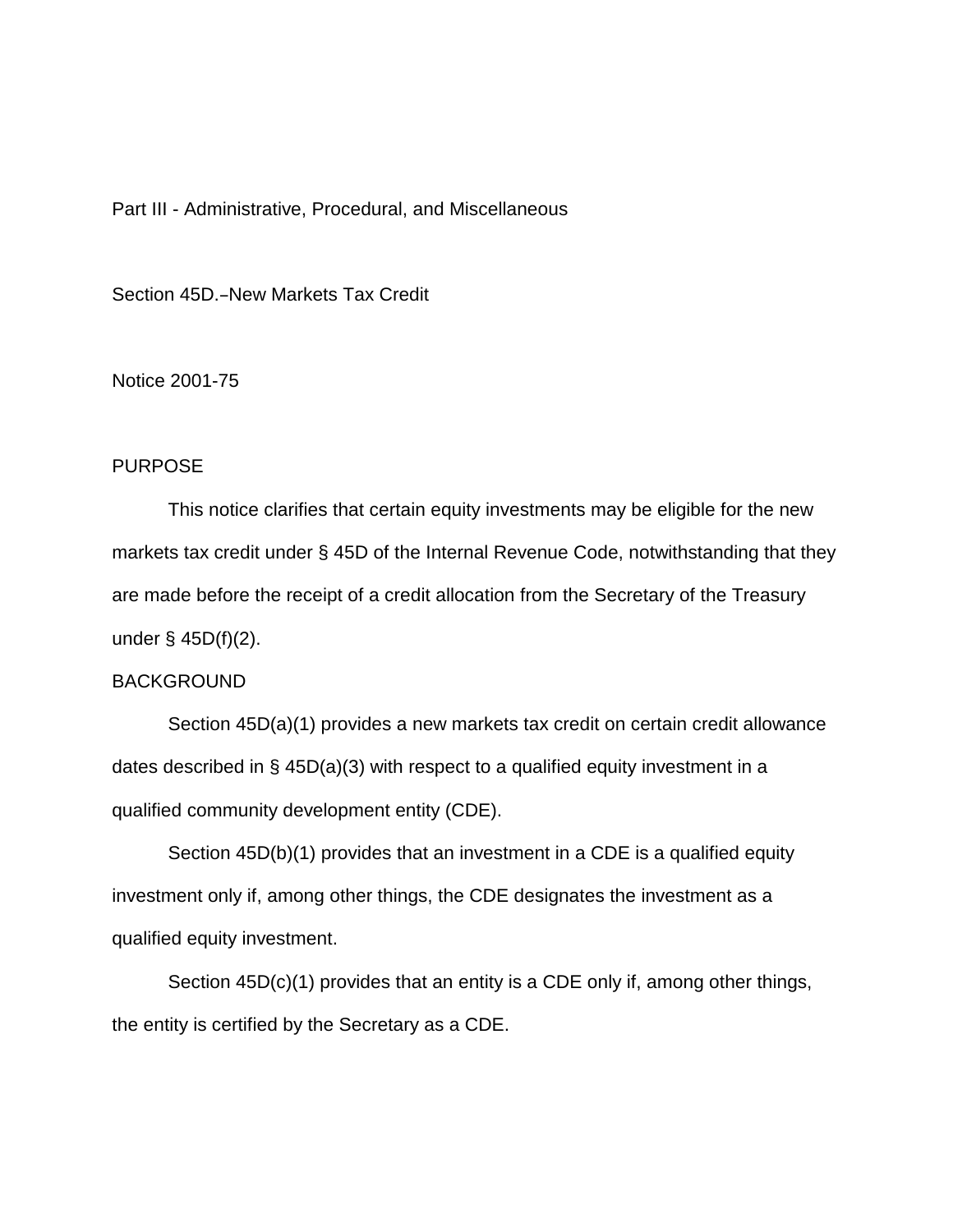Section 45D(b)(2) provides that the maximum amount of equity investments issued by a CDE that may be designated by the CDE as qualified equity investments may not exceed the portion of the new markets tax credit limitation set forth in § 45D(f) that is allocated to the CDE by the Secretary under  $\S$  45D(f)(2).

The Secretary has delegated certain administrative functions relating to the new markets tax credit program to the Under Secretary (Domestic Finance), who in turn has delegated those functions to the Community Development Financial Institutions Fund (CDFI Fund). In accordance with procedures to be issued by the CDFI Fund in the future, the CDFI Fund will request and evaluate applications for CDE certification and for new markets tax credit allocations. Under those procedures, if a CDE is selected to receive a credit allocation, the CDFI Fund will provide to the CDE a notification of credit allocation. However, the CDE's actual receipt of a credit allocation under  $\S$  45D(f)(2) will be contingent upon the CDE subsequently entering into an allocation agreement with the CDFI Fund.

## **DISCUSSION**

Questions have arisen as to whether an equity investment in an entity may be eligible to be designated as a qualified equity investment if it is made before the entity is certified by the CDFI Fund as a CDE under § 45D(c)(1) and before the entity enters into an allocation agreement with the CDFI Fund. In such a situation, an equity investment

2